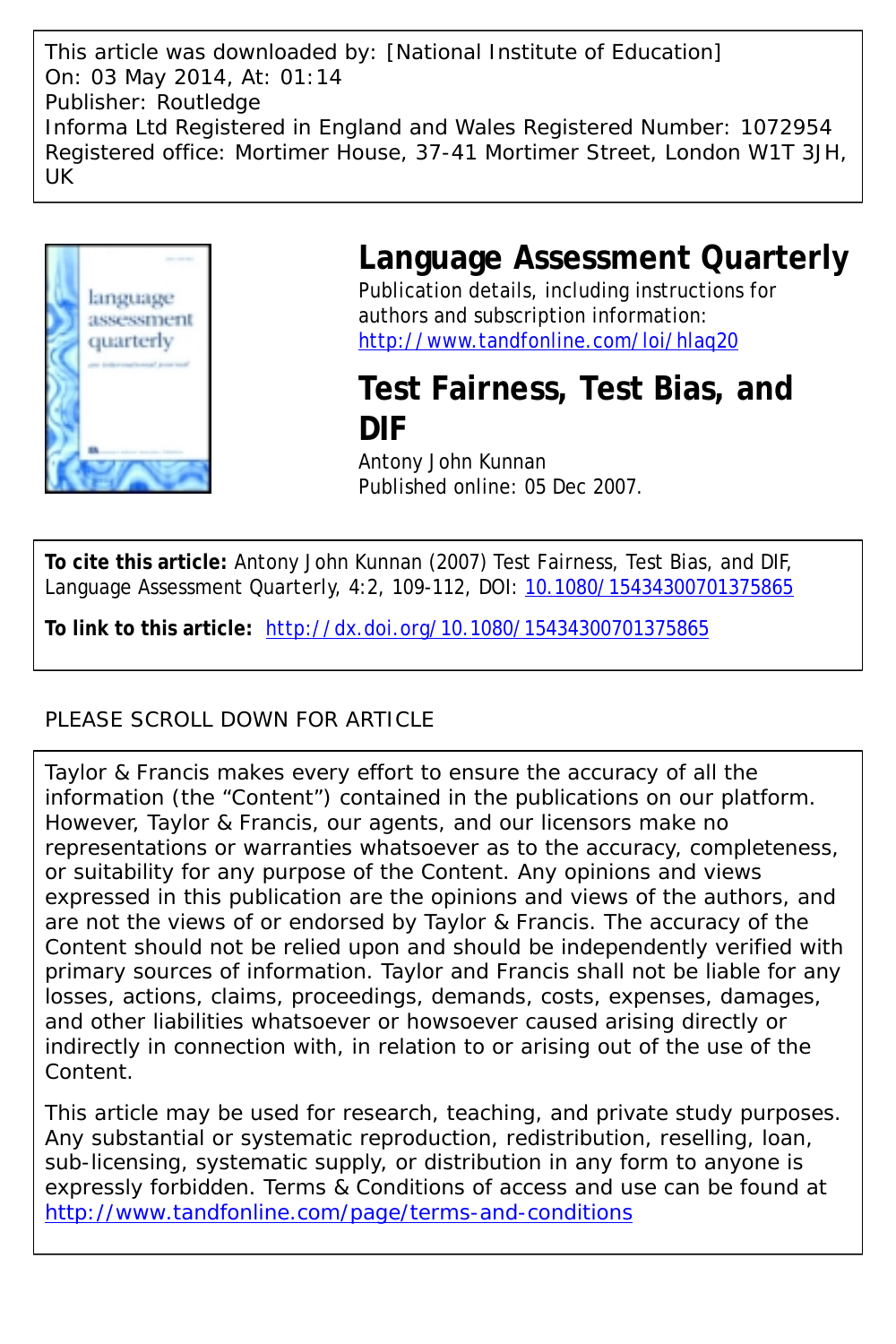HLAQ 1543-4303 1543-4311language Assessment Quarterly, Vol. 4, No. 2, May 2007: pp. 1–7 Quarterly

## EDITORIAL

# Test Fairness, Test Bias, and DIF

I became personally interested in test bias studies in the late 1980s as a doctoral student at UCLA following the publication of the Chen and Henning (1985) study on test bias, arguably the first such study in the field of language assessment. Miyuki Sasaki and I subsequently replicated the study, which we jointly presented at the Second Language Research Forum Conference held at UCLA in 1989 and then developed separate publications (Kunnan, 1990, 1992; Sasaki, 1991). I then became interested in the concept of test fairness and argued that it should be connected to validity at the Language Testing Research Colloquium in Tampere, Finland, in 1996 (Kunnan, 1997). I proposed that test fairness has to be related to test validity and test validation. I later developed a *test fairness framework* (Kunnan, 2000, 2004) in which I presented *absence of bias* as a test quality and argued that one way of reducing or eliminating bias would be through studies that examined test items for differential item functioning (DIF).

### TEST FAIRNESS

#### Test Fairness Framework

Figure 1 presents the Absence of Bias quality from the Test Fairness Framework (TFF; Kunnan, 2004). Although test fairness is a central quality, absence of bias is shown as a contributing and interrelated quality (along with other interrelated test qualities). I am ignoring the other qualities in this discussion because I want to focus on absence of bias. I argue that absence of bias investigations can be used as part of the TFF in evaluating tests. Three interrelated aspects contribute to absence of bias quality: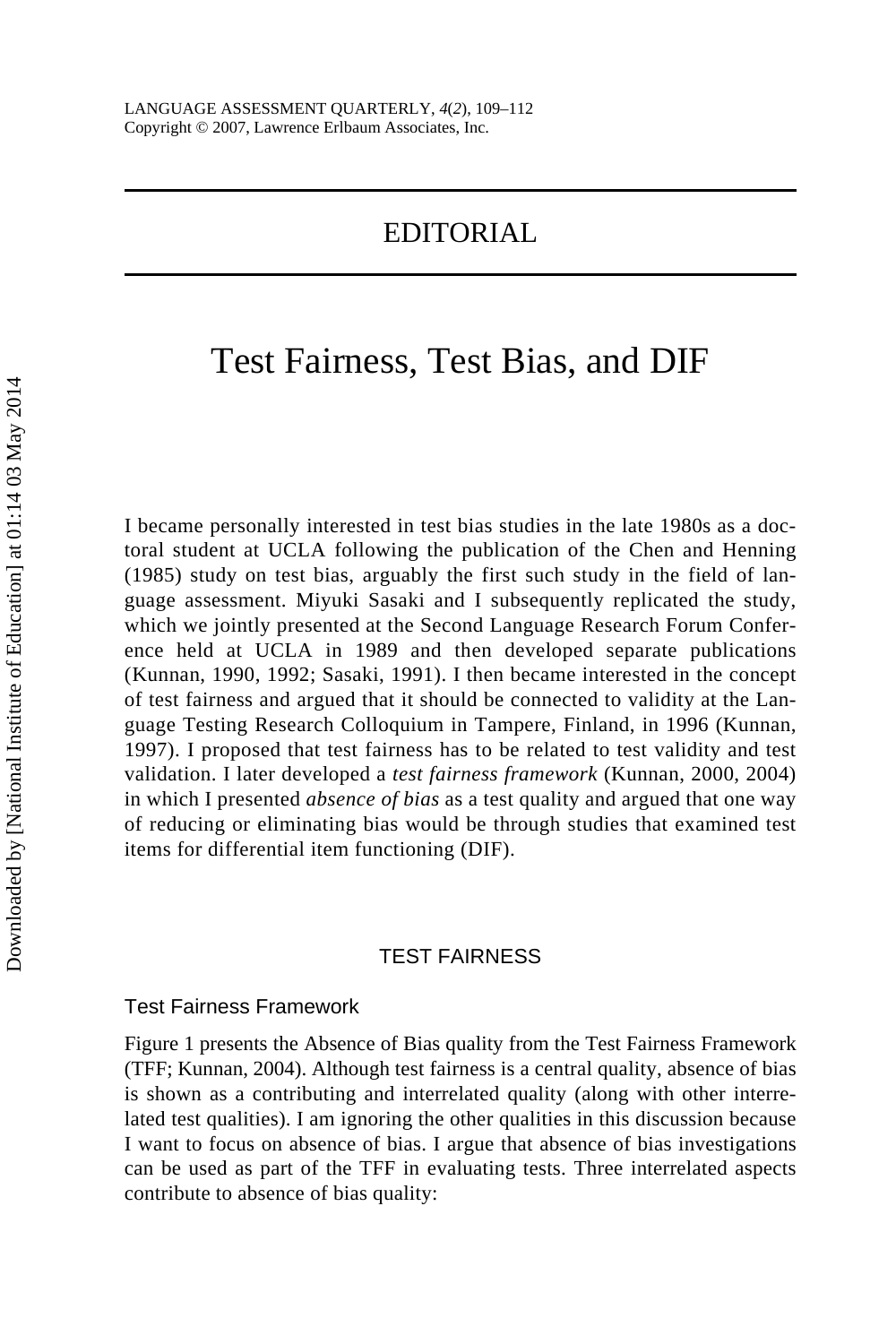#### 110 KUNNAN

- 1. *Content or language variety*: This type of bias refers to content or language or dialect that is offensive or biased to test takers from different backgrounds. Examples include content or language stereotypes of group members and overt or implied slurs or insults (based on gender, race and ethnicity, religion, age, native language, national origin, and sexual orientation) or choice of dialect or variety that is biased to test takers.
- 2. *Group performance*: This type of bias refers to difference in performances and resulting outcomes by test takers from different group memberships. Group differences could occur among salient groups (e.g., gender, race and ethnicity, religion, age, native language, national origin, and sexual orientation) on test tasks and subtests.
- 3. *Standard setting*: This type of bias refers to standard setting in terms of the criterion measure and selection decisions and how these decisions affect different test taking groups.

FIGURE 1 Absence of Bias from the Test Fairness Framework.

#### AERA, APA, NCME (1999) Standards

In the recent *Standards* (American Educational Research Association/American Psychological Association/National Council on Measurement in Education [AERA/APA/NCME], 1999), in the chapter titled "Fairness in Testing and Test Use," the authors state by way of background that the

concern for fairness in testing is pervasive, and the treatment accorded the topic here cannot do justice to the complex issues involved. A full consideration of fairness would explore the many functions of testing in relation to its many goals, including the broad goal of achieving equality of opportunity in our society. (p. 73)

The first two characterizations . . . relate fairness to *absence of bias* and to *equitable treatment of all examinees* in the testing process. There is broad consensus that tests should be free from bias . . . and that all examinees should be treated fairly in the testing process itself (e.g., afforded the same or comparable procedures in testing, test scoring, and use of scores). The third characterization of test fairness addresses the *equality of testing outcomes* for examinee subgroups defined by race, ethnicity, gender, disability, or other characteristics. The idea that fairness requires equality in overall passing rates for different groups has been almost entirely repudiated in the professional testing literature. A more widely accepted view would hold that examinees of equal standing with respect to the construct the test is intended to measure should on average earn the same test score, irrespective of group membership. . . . The fourth definition of fairness relates to *equity in opportunity to learn* the material covered in an achievement test. There would be general agreement that adequate opportunity to learn is clearly relevant to some uses and interpretations of achievement tests and dearly irrelevant to others, although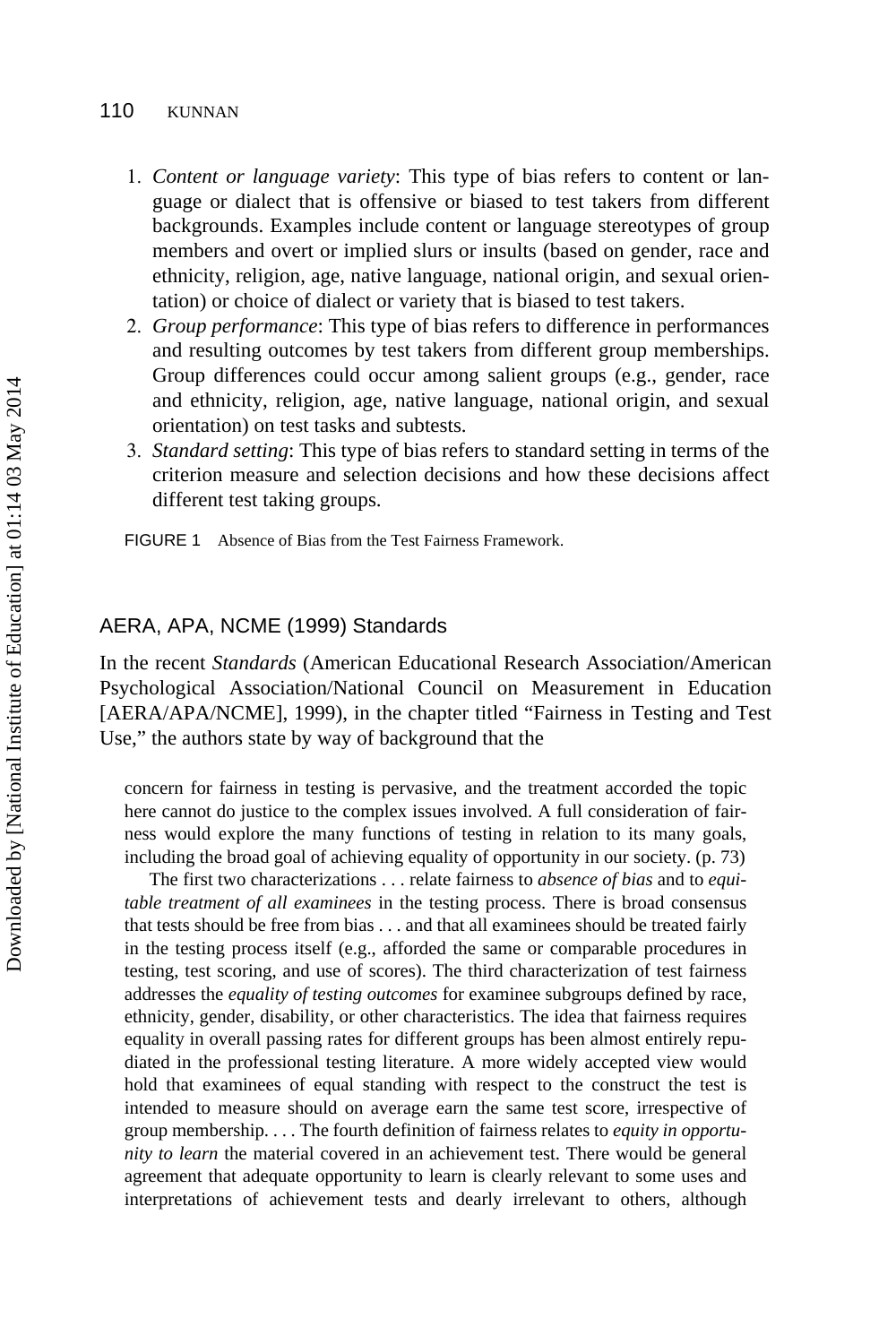disagreement might arise as to the relevance of opportunity to learn to test fairness in some specific situations [italics added]. (AERA/APA/NCME, 1999, p. 74)

The *Standards* document presents 12 standards for fairness. The standards that are relevant are summarized here:

- Validity evidence collected for the whole test group should also be collected for relevant subgroups
- A test should be used only for the subgroups for which evidence indicates that valid inferences can be drawn from test scores
- When DIF exists across test taker characteristic groups, test developers should conduct appropriate studies
- Test developers should strive to identify and eliminate language and content that are offensive by subgroups except when necessary for adequate representation of the domain
- When differential prediction of a criterion for members of different subgroups are conducted, regression equations (or appropriate equivalent) should be computed separately for each group
- When test results are from high-stakes testing, evidence from mean score differences between relevant subgroups should be examined and if such differences are found, an investigation should be undertaken to determine that such differences are not attributable to a source of construct underrepresentation or construct-irrelevance variance.

These frameworks, definitions, and standards suggest that fairness studies need to be mandatory so that tests can be free of bias and ultimately become fair tests. Personally, it was only through the development of the *Test Fairness Framework* and the development of the *Standards* (AERA/APA/NCME, 1999) that I began to see how DIF studies can contributed to the larger view of test fairness instead of DIF studies being seen as one-off studies. It is this view that I am proposing for this special issue as well: to view DIF detection methods as a way of eliminating or reducing bias keeping in mind the ultimate goals of absence of bias and of test fairness.

### THIS SPECIAL ISSUE

This special issue, devoted to DIF detection methods in language assessment, is arguably the first special issue in a language assessment journal devoted to this methodology. The first article, by Tracy Ferne and André Rupp, reviews research on DIF in language testing conducted primarily between 1990 and 2005 with an eye toward providing methodological guidelines for developing, conducting, and